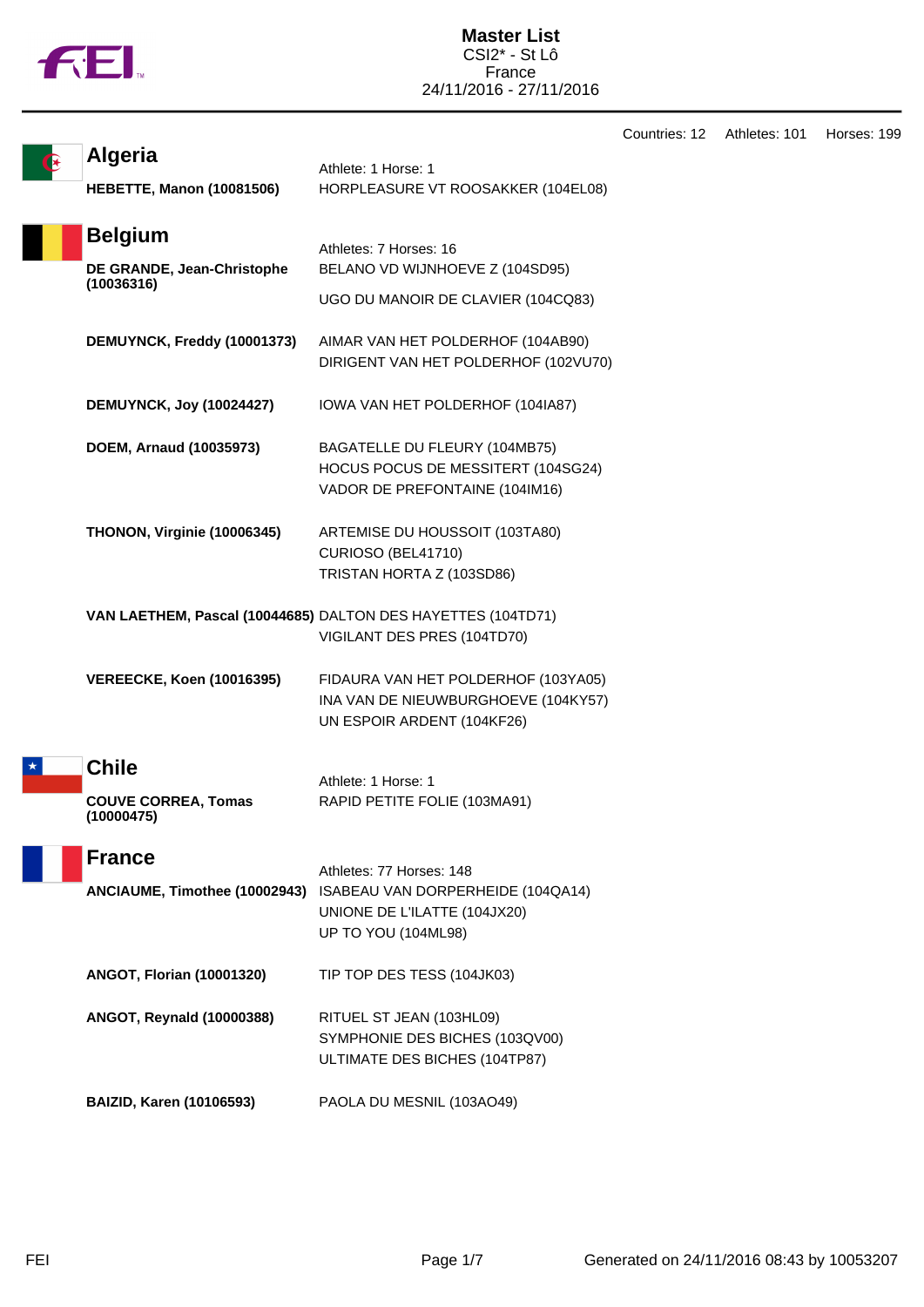

| BERTRAND, Felicie (10022456)                  | ALMERIA Z (104EX23)<br>OLIMPO LS (104OW08)<br>TILDA DE MARS (103ZR14)                                  |
|-----------------------------------------------|--------------------------------------------------------------------------------------------------------|
| BESNARD, Valentin (10145168)                  | URCOS DE KERGLENN (104KO62)<br>UTRILLO DU ROUMOIS (104KV58)                                            |
| <b>BONNET DE CAZALET, Sarah</b><br>(10090032) | DRAG DU BUISSON Z (104QW35)                                                                            |
| <b>BOSETTI, Agathe (10069272)</b>             | IN THE MOOD (104OY15)<br>STING VAN DE WITHOEVE (102WD01)<br>SUBLIM DES GREZILS TENDERCAPITAL (103RK48) |
| <b>BOUDANT, Francois Xavier</b>               | CHECKPOINT CHACCO (103YJ67)                                                                            |
| (10001364)                                    | CIENTO (104CA00)<br>REPLIQUE DE BLOYE (103GG31)                                                        |
|                                               | BOUGUENNEC, Regis (10019521) SPIROU DU CALVAIRE (104AQ44)<br>VERY NICE DE TALMA (105BC51)              |
| <b>BOUHANA, Louis (10068796)</b>              | QLANDESTIN SAS (103AS78)<br>TENZOR DE KERASSIGNOL (104KF14)                                            |
| <b>BOURDONCLE, Romain</b>                     | RUBELIA (103II79)                                                                                      |
| (10019795)                                    | TOTEM BOURGEOIS (104MG89)<br>ULANE DE VESQUERIE (105KW20)                                              |
| <b>BRAULT, Gerald (10090170)</b>              | PUTCH DES ISLES (FRA47473)                                                                             |
| <b>BREUL, Hugo (10022524)</b>                 | BUZIOS D'ECAUSSINNES (104LR26)<br>FOLLINA VAN TER HULST (103GX81)                                      |
| <b>BREUL, Robert (10002634)</b>               | UTWO D'ESQUELMES (104LF63)                                                                             |
| BUSQUET, Mathieu (10102288)                   | SUNSHINE DU MURIER (104DT33)                                                                           |
| CADET, Tony (10002956)                        | CONSUL DL VIE Z (103CG27)<br>UPPSALA DEL CABALERO (104LM84)                                            |
| CARNEAUX, Gabrielle (10095023)                | SERENADE D'AMOUR (104KQ46)                                                                             |
| <b>CASTEX, Ninon (10083187)</b>               | DAYDREAMER E S (102PL20)                                                                               |
| CHABROL, Jonathan (10062374)                  | COMMANDOR DE CODRE (104GN33)<br>FELTON DU MONT (102VR54)<br>TSAATANE SEMILLY (104RZ11)                 |
| CHERRE, Tom (10102541)                        | SUNSHINE ROYAL (103WU74)                                                                               |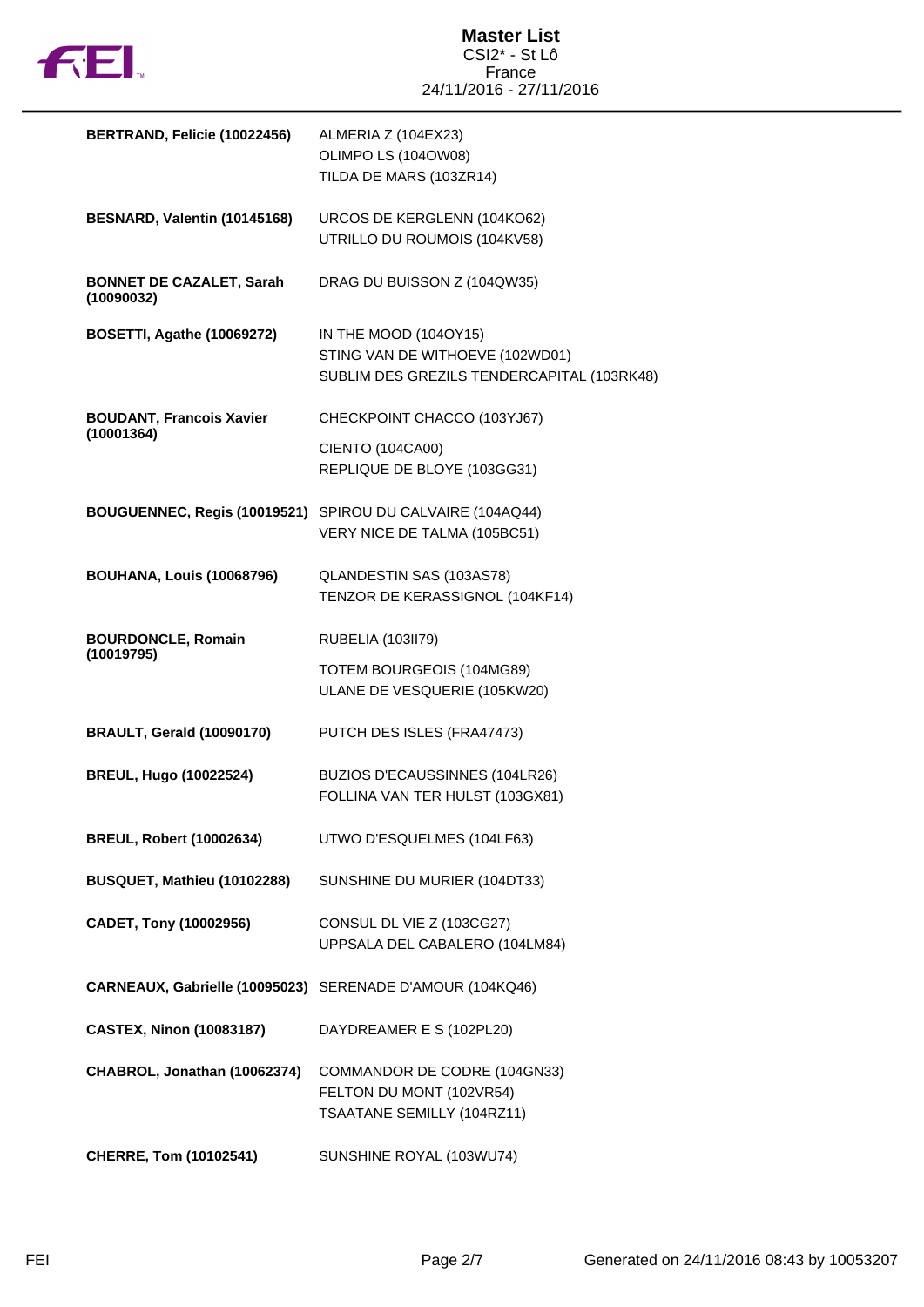

## **Master List** CSI2\* - St Lô France 24/11/2016 - 27/11/2016

| COCK, Rudy (10016474)                                 | VAUBAN DE STE HERMELLE (103EA07)                                                             |
|-------------------------------------------------------|----------------------------------------------------------------------------------------------|
| COUPERIE, Baptiste (10022640)                         | <b>ELIXIR ST (102UV36)</b><br>SPRINT DU ROUET (103YJ55)                                      |
| COUTUREAU, Bruno (10060392)                           | MAIDELIS D'ELKE (102QT81)                                                                    |
|                                                       | DE COLIGNY, Geoffroy (10032855) RAIMONDO DU PLESSIS (103QK27)<br>TRAVIATA DU LESME (104ZE50) |
| DE PONNAT, Aymeric (10000809)                         | CHANEL (103UP25)<br>QUECHUA D'EMERAUDE (102ZN32)<br><b>ULULU (104IP94)</b>                   |
| DELAVEAU, Patrice (10002477)                          | CARINJO HDC (102ON79)<br>LACRIMOSO 3 HDC (102WS51)<br>TRAFALGAR KERVEC (103ZP07)             |
| <b>DUBOIS, Maxence (10078805)</b>                     | PARADIS DE LAUNAY (102RU17)<br>SHAKIRA D'EPIC (103YV22)                                      |
| DUFOUR, Stéphane (10002857)                           | ASTARTE D'ARIEL (105KV40)<br>QUADRIO TAME (103CX39)<br>ULTRA STAR DE SAVIGNY (104OX41)       |
| DUSART, Etienne (10019791)                            | SUMMUM D'OSSAU (103XF48)                                                                     |
| ESCANDE, Christophe (10000985) RANYA DE ROY (103MT46) | VVARAMOG DE BREVE (105GX06)                                                                  |
| <b>FEVRIER, Eric (10019794)</b>                       | KOUROS D'HELBY (FRA12198)<br>TRESOR D'HELBY (104EF21)<br>UNDOCTRA D'HELBY (104LI15)          |
| <b>GAUTIER, Alexis (10000648)</b>                     | SIROCO DE COQUERIE (104DC59)<br>TOP GUN SEMILLY (104EW83)<br>URICO ROUGE (104OX36)           |
| <b>GEISMAR BONNEMAINS, Manon</b><br>(10038470)        | SAPRISTI D'AMOUR (104BC59)                                                                   |
| GENDRON, Clarance (10094112)                          | REINE DES PONTS (103SU19)<br>RODRIGO (103QQ80)<br>UNISTAR DES MONTS (103WM10)                |
| GHELFI, Benjamin (10041668)                           | VALENTINO DU SOLEIL (104GR88)<br>VODKA DU BARQUET (105AQ86)                                  |
| <b>GIRAUD, Flore (10081150)</b>                       | ULISCA DU TOUNEY (104CR84)                                                                   |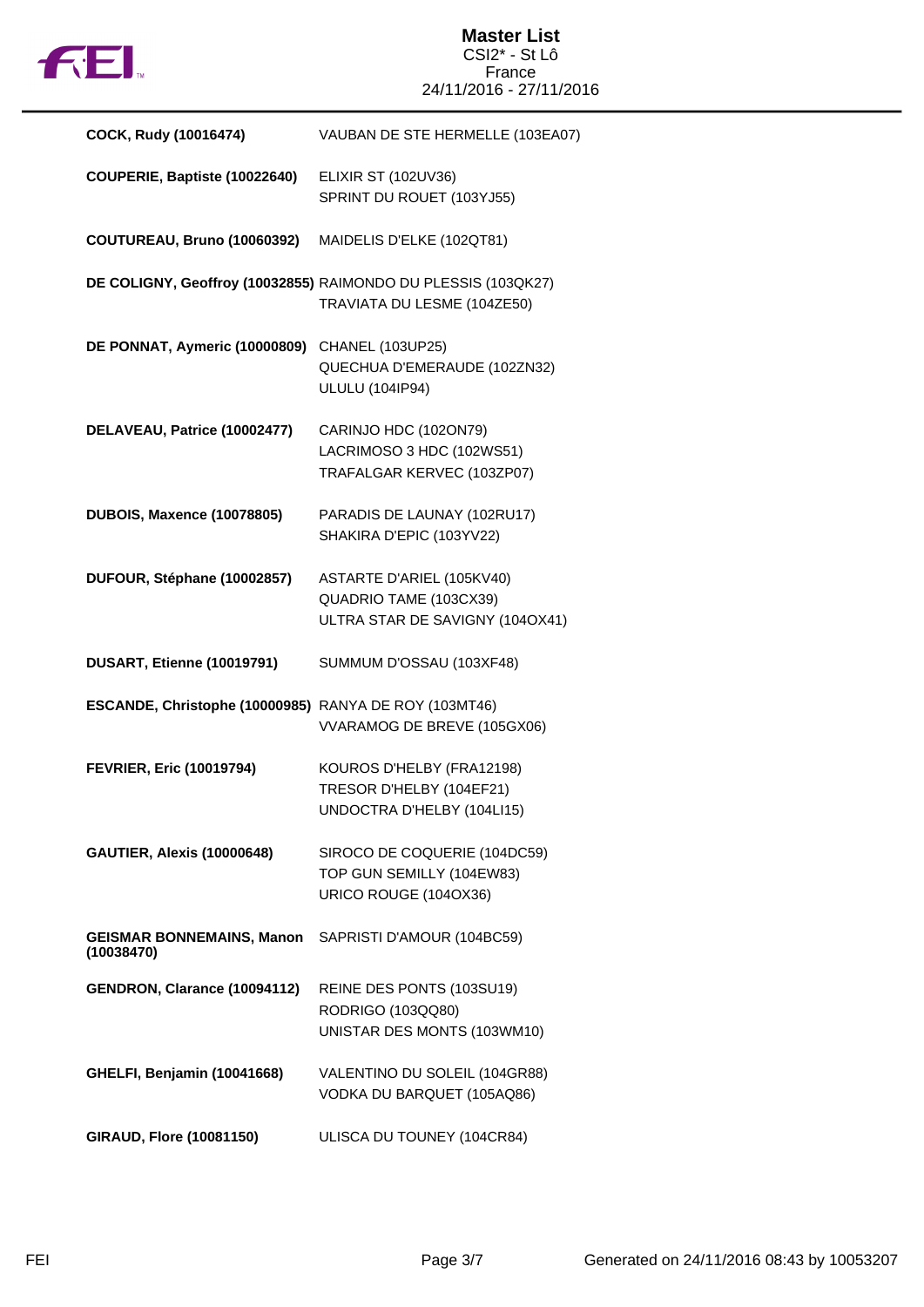

| <b>GOFFINET, Laurent (10001987)</b>                           | REVE DE LA CHAULE (103IP00)    |
|---------------------------------------------------------------|--------------------------------|
|                                                               | TRESOR PALUELLE (104KE80)      |
|                                                               | VALKYRIE CONDEENNE (105AS38)   |
|                                                               |                                |
| GOLLIOT, Benjamin (10056336)                                  | BOUDIKA IDEAL HOME (104UO75)   |
|                                                               | CALIMERO DE LAUBRY (103IO98)   |
|                                                               |                                |
| HANQUINQUANT, Tony (10077643) CHACCO ROUGE (103QT40)          |                                |
|                                                               | SOLISTE DU JANLIE (104BZ70)    |
|                                                               | SULTANE DES IBIS (103MD02)     |
|                                                               |                                |
| HINARD DUFOUR, Alexa                                          | CLAGGAN MAC DOUGLAS (104YB49)  |
| (10061144)                                                    |                                |
| HORIOT, Jean Baptiste (10035869) TEA TIME DU BORGET (104JI46) |                                |
|                                                               |                                |
| JARRY, Pierre (10002561)                                      | TALLANO (104BA84)              |
|                                                               |                                |
| JOUANNETEAU, Pauline                                          | PARLAMEME (FRA47254)           |
| (10006947)                                                    |                                |
|                                                               | VERY LIGHT VILLERS (104VD84)   |
|                                                               | PRESTIGE DU MARAIS (105JG05)   |
| <b>KUGEL, Romain (10134102)</b>                               |                                |
| LAGOUBIE, Axelle (10046380)                                   | NORWAY DE LA LANDE (FRA44373)  |
|                                                               | SKYROCK DU MILON (103ZC61)     |
|                                                               | TIAMO MASSUERE (104CS99)       |
|                                                               |                                |
| LE BOUX, Edouard (10062295)                                   | VANESSA DES HAYETTES (105GQ44) |
|                                                               |                                |
| LE VOT, Yoann (10008725)                                      | QUERIDA DE BAUDIERE (104BR09)  |
|                                                               | ROYAL DE CHANTEPIE (104SY18)   |
|                                                               |                                |
| LEMOINE, Olivier (10002431)                                   | SORAYA DE FREOL (105HG77)      |
|                                                               | UMBALAYA DE FREOL (105KZ25)    |
|                                                               |                                |
| LENOURY, Laurent (10079973)                                   | SAMBA D'HA (104ZT77)           |
|                                                               | URBAIN DES NOES (104XC10)      |
|                                                               |                                |
| LEPREVOST, Penelope (10016473) ILENA DE MARIPOSA (104OA60)    |                                |
|                                                               | ROYAL DE LICQUES (103JC99)     |
|                                                               |                                |
| LEVY, Edward (10067126)                                       | DIAMANTA (104LM02)             |
|                                                               | INDIGO BLUE BIOLLEY (104LF25)  |
|                                                               | SIRIUS BLACK (104BW45)         |
|                                                               |                                |
| LIOTARD, Laurine (10028565)                                   | VITI DE LONGA (104XE90)        |
|                                                               |                                |
| MARILLER, Sophia (10006965)                                   | TYPE TOP DU MONTEIL (103ZA60)  |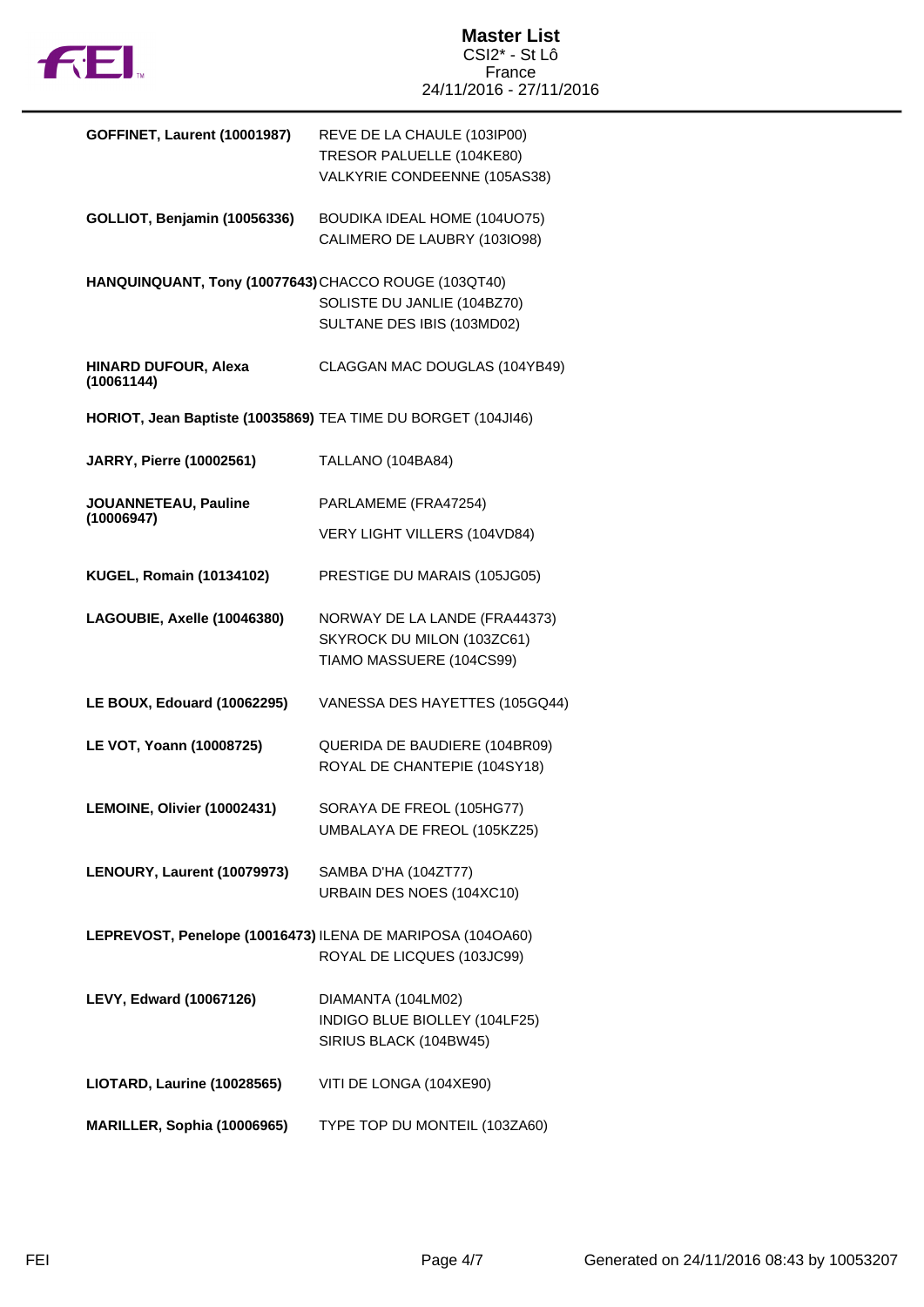

| <b>MARTIN, Maelle (10068294)</b>  | DYLAN (103WL01)<br>ICARUS V'T KLAVERTJE VIER (104KN43)<br>UNIQUE D'ELBE (103AG74)                       |
|-----------------------------------|---------------------------------------------------------------------------------------------------------|
| <b>MARTIN, Olivier (10061481)</b> | VIBRATO SEMILLY (105IF01)                                                                               |
| MARTINEZ, Vanessa (10077742)      | RIA BRULAIRE (103HU71)<br>TORERO DU LOZON (104AP56)                                                     |
| MASSIN, Augustin (10093836)       | CONTINO ST GHYVAN Z (1040007)<br>TRISKELL AR PARK (103VR63)                                             |
| MAUPILER, Robinson (10062429)     | BURBURRY R (103LF61)<br>NORLAM DES ETISSES (FRA44518)<br>TALENT (USA40738)                              |
| MISRAOUI, Sylvain (10002888)      | UZELIEN (104LR36)                                                                                       |
| OUDIN, Berenger (10032970)        | BIG BEN II VD BUNTE (104AB99)<br>TIO DE L'HUYNE (104AC02)<br>VOSPERO DE QO (105DR56)                    |
| PAILLOT, Alexandra (10006910)     | LUMINA (105FZ11)<br>POLIAS DE BLONDEL (FRA47551)<br>TONIO LA GOUTELLE (104DS45)                         |
| PARIS, Audrey (10039665)          | LASSANO (103IK11)                                                                                       |
| PETITJEAN, Benoit (10077453)      | HARRIE'S HORSE 111 (103ZD82)<br>TIPTOP DE LA BYCHE (104JP63)<br>TYGAR MAIL (104HG37)                    |
| PHELOUZAT, Anne (10067439)        | PRINCE DES PONTS (102XN67)                                                                              |
| PIGNOLET, Bertrand (10000857)     | UPSALA DE CARTIGNY (104WY71)<br>URANO DE CARTIGNY (104WX82)                                             |
| <b>POPPE, Francois (10020759)</b> | TORE DE LONGUENEE (104LX00)                                                                             |
| <b>RAPINAT, Anne (10039956)</b>   | SIMSALA DE SOUVELAINE (103PO21)                                                                         |
| REVEAU, Matthieu (10133020)       | QUARTZ DES ETISSES (103ID46)                                                                            |
| <b>RIGAUT, Syndie (10017117)</b>  | ISTANBULL V.H OOIEVAARSHOF (104GR42)<br>IVOR V/H APPELSVOORDEHOF (104GR36)<br>UGOLINO DU CLOS (104JD81) |
| ROCHE, Solenn (10090283)          | SKELTONE MOUCHE (104TC63)                                                                               |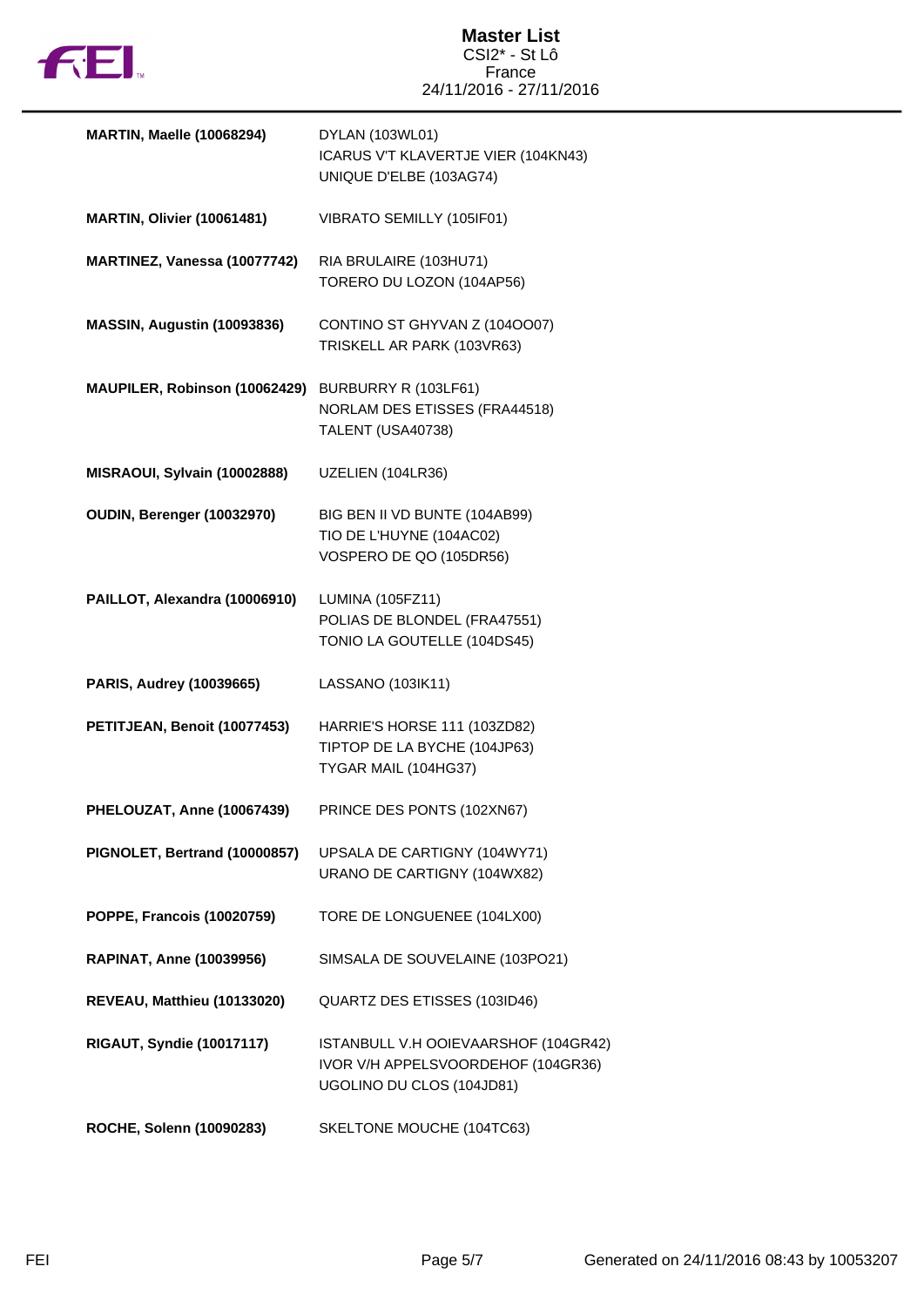

| <b>ROCUET, Margaux (10030566)</b>               | QUALIFYING DE HUS (103HI53)<br>URIOSO DE LAUME (104RG97)<br>VIBIDEN DE PERHET (104XW09) |
|-------------------------------------------------|-----------------------------------------------------------------------------------------|
| ROUSSEAU, Thomas (10008403)                     | MISTER DAVIER (FRA43893)<br>RED QUEEN DAVIER (103YU32)                                  |
|                                                 | TEISSERENC, Isabelle (10057035) TRAVIATA DES HAYETTES (103QG92)                         |
| <b>TISON, Nicolas (10002382)</b>                | UZELLE D'ARTHENAY (104OS04)                                                             |
| <b>VACHER, Xavier (10018969)</b>                | CHAPTER ONE (103JL02)<br>GILBERT 82 (103LC48)                                           |
| <b>VAN COLEN, Axel (10061246)</b>               | COCO RICO (103UE74)<br>INSOUCI S (104TP52)<br>VIVA D'OLBICHE (104YU56)                  |
| Great Britain<br><b>HIGGIN, Skye (10054322)</b> | Athletes: 6 Horses: 15<br>QUARINA DE BLONDEL (103BA89)<br>USHUAIA DU THOT (104MO05)     |
| <b>HILL, Ricki (10006599)</b>                   | BENGTSSON (103CX87)<br>CANASTA (104DR51)                                                |
| KIRK, Jemma (10006490)                          | CARBANI (104RD69)<br>QUELISTO (103ET61)<br>TELSTAR DE LA POMME (104HX55)                |
| PAGE, Timothy (10028498)                        | DUC D ARSOUILLES (103VV84)<br>ELVERA (104WT76)<br>STEADY THE HELM (103VV79)             |
| SMALLMAN, Alicia (10041027)                     | ILLUSION VI (105AX84)<br>ULIEVKA DE BREVE (104EX77)                                     |
| <b>SPIVEY, Phillip (10008041)</b>               | DARYA I NUR (103VU99)<br><b>SMIRNOV (103DL27)</b><br>VDL CASSIUS (104ML69)              |
| <b>Ireland</b><br>FITZPATRICK, Susan (10082156) | Athlete: 1 Horses: 2<br>CAVALINO (SVK40083)<br>ISACORADA (103SQ71)                      |
| <b>Italy</b><br>VITTADINI, Camilla (10033613)   | Athlete: 1 Horse: 1<br>PRINCE DU COUREAU (102PM41)                                      |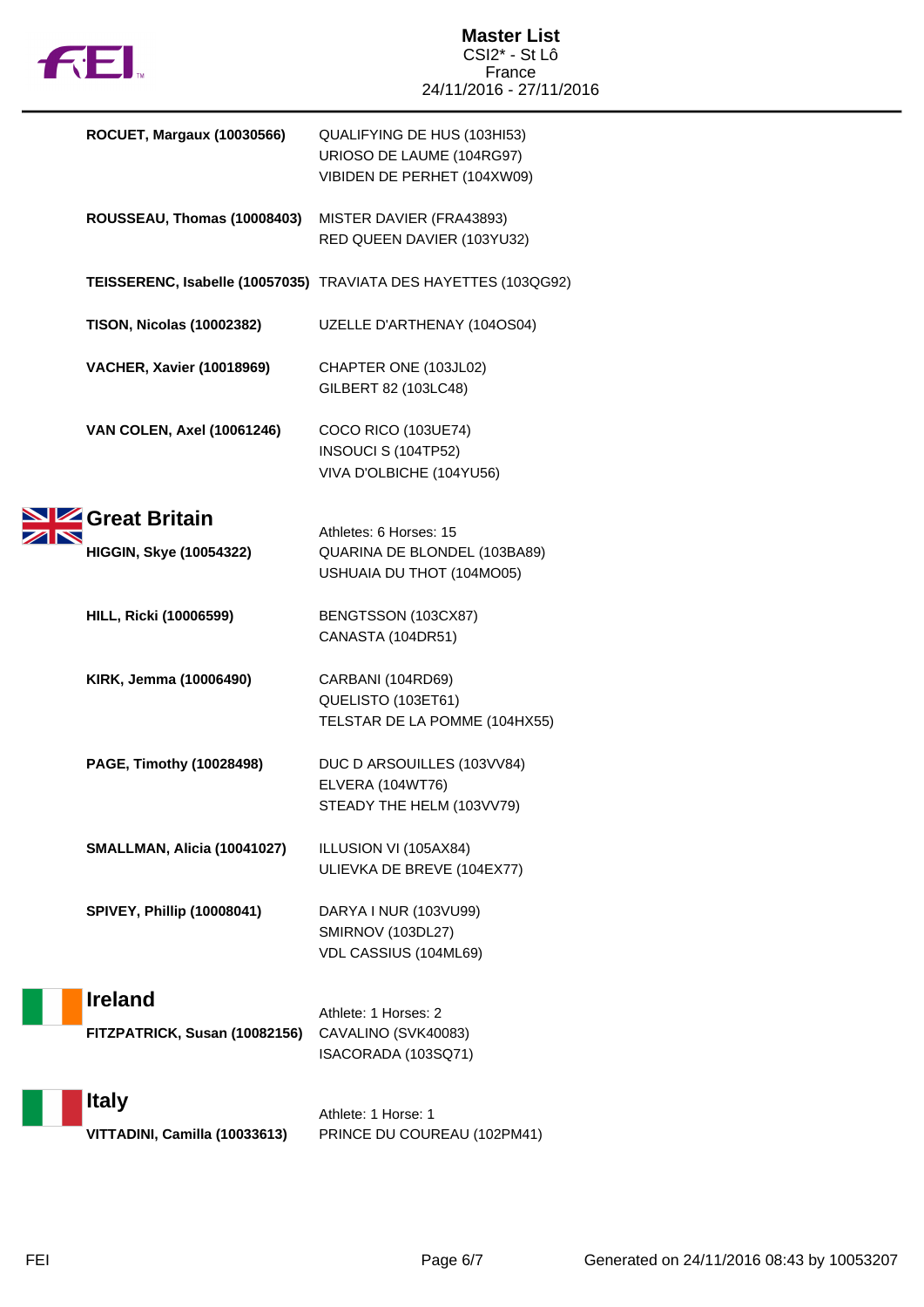

Г

| <b>Monaco</b>                                                     | Athlete: 1 Horse: 1                                                                                                   |
|-------------------------------------------------------------------|-----------------------------------------------------------------------------------------------------------------------|
| <b>SUTERA, Ilaria (10047108)</b>                                  | TABRIZ DE LABARDE (104DU00)                                                                                           |
| <b>Morocco</b><br>OUADDAR, Abdelkebir (10008056) CHER V (104BE77) | Athlete: 1 Horses: 3<br>CORDANO SITTE Z (102OA85)<br>SAPHIR DU TALUS (104QZ62)                                        |
| <b>Portugal</b><br><b>ROMAO, Duarte (10013379)</b>                | Athlete: 1 Horse: 1<br>UTOPIE D'BONNEVILLE (104GF31)                                                                  |
| <b>Russian Federation</b><br><b>DMITRIEVA, Anna (10013369)</b>    | Athlete: 1 Horse: 1<br>COOL MAN 3 (103QU38)                                                                           |
| <b>Switzerland</b><br>BUSSMANN, Evelyne (10073271)                | Athletes: 3 Horses: 9<br>DANAIS D'AVELINE CH (104TH36)<br>FLEURY D'AVELINE CH (103RK76)<br>TAFILA D'URVILLE (104DM96) |
| <b>GISLER, Claudia (10000429)</b>                                 | CORDEL (102VV27)<br><b>EMINEM J (103NH95)</b><br>FABIO DI MOLGA (105FT72)                                             |
| PETER STEINER, Nadja (10006562)CAPUERA II (102MN58)               | CAYENA (102VI12)<br>SAURA DE FONDCOMBE (103CM83)                                                                      |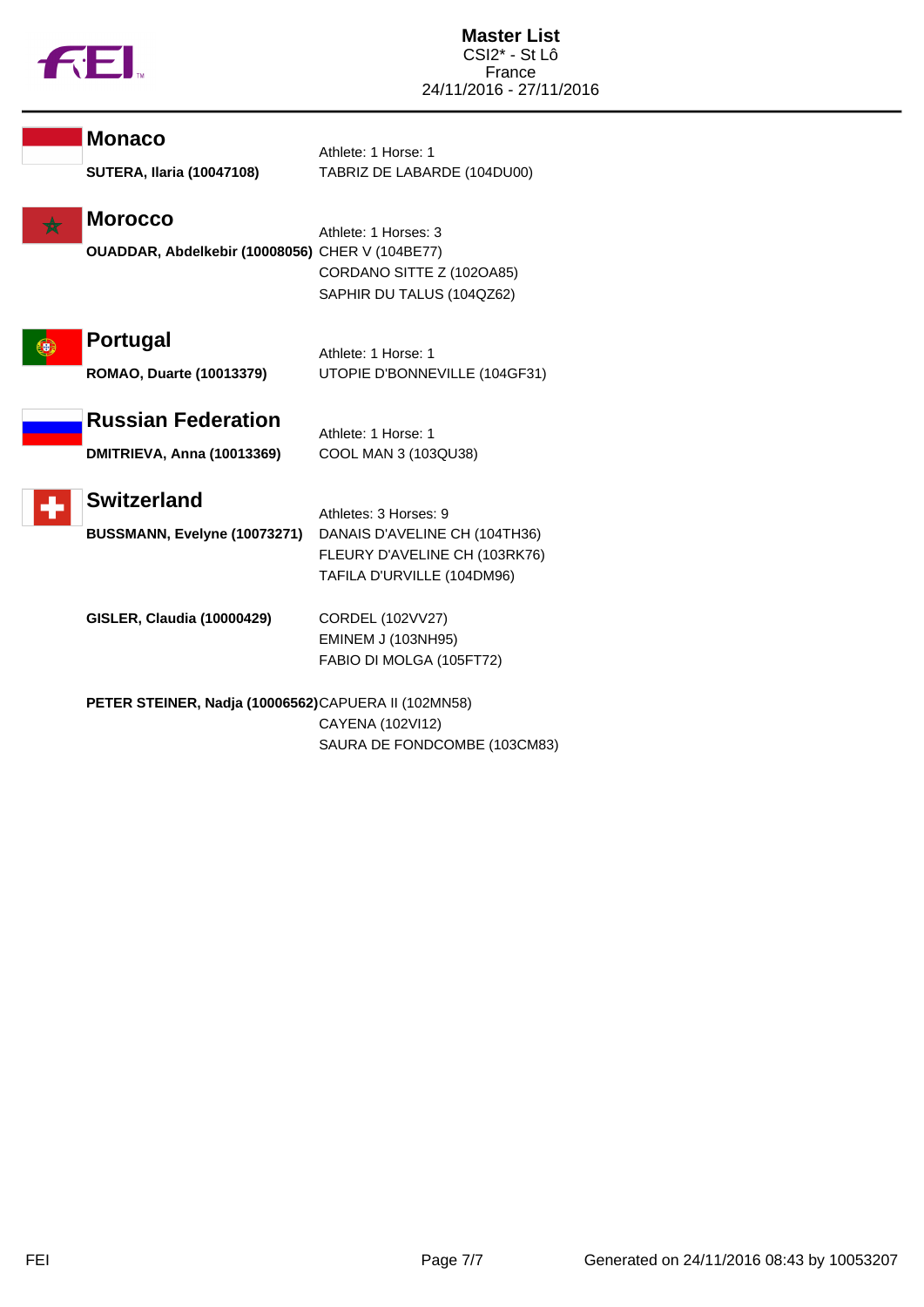|  | N |
|--|---|
|  |   |

Countries: 12 Athletes: 128 Horses: 182

| <b>Algeria</b><br><b>HEBETTE, Manon (10081506)</b>       | Athlete: 1 Horses: 2<br>SHANA DU CAUROY (103YJ89)<br>VIOLETTE D' ADELYS (105KI41)        |
|----------------------------------------------------------|------------------------------------------------------------------------------------------|
| <b>Belgium</b><br>DEMUYNCK, Freddy (10001373)            | Athletes: 7 Horses: 9<br>URBIN MANCIAIS (104IA91)                                        |
| <b>DEMUYNCK, Joy (10024427)</b>                          | EXPENSIF WILLY VH POLDERHOF (103DZ30)<br>JOY'S DREAMGIRL LEEUWERIKENHOF (104UP63)        |
| DOEM, Arnaud (10035973)                                  | FEVIVO (105CQ71)                                                                         |
| DORMAELS, Daniel (10001045)                              | UZEL DE MORETON (104CT16)                                                                |
| THONON, Virginie (10006345)                              | DYDOU DU CHABUS (105IX64)                                                                |
|                                                          | VAN LAETHEM, Pascal (10044685) EUGENIE DES HAYETTES (105CV10)                            |
| <b>VEREECKE, Koen (10016395)</b>                         | DIADARCO VAN EVENDAEL Z (104ZJ71)<br>DUBAI (E.T.) (105CE71)                              |
| <b>Chile</b><br><b>COUVE CORREA, Tomas</b><br>(10000475) | Athlete: 1 Horse: 1<br>URANUS BOY (104OX44)                                              |
| <b>France</b>                                            | Athletes: 108 Horses: 155<br>ANCIAUME, Timothee (10002943) VAGABON DES FORETS (105AT41)  |
| ANGOT, Reynald (10000388)                                | AKA DES LOGES (105LA40)<br>SHOWTIME DE ROY (104GN95)<br>VEGASTAR DERICK (105IX58)        |
| AURIOL, Stephane (10099441)                              | SALTO D'HELBY (104CG56)                                                                  |
| BAILLY, Benjamin (10079728)                              | RAELLE DU VENT (104ZW13)                                                                 |
| <b>BAILLY, Claire (10101012)</b>                         | UP AND DOWN COOPER (104MM32)                                                             |
| <b>BAIZID, Karen (10106593)</b>                          | QUAMELLE D'AR HOAT (103SF25)                                                             |
| <b>BERARD, Adrien (10069953)</b>                         | ARGENTINE MONDAINE (105IG27)                                                             |
| BERTRAND, Felicie (10022456)                             | ARTOIS DES FORETS (105HI62)<br>ASET D'OUILLY (105KV46)<br>UN DOLLAR DE BLONDEL (104KO01) |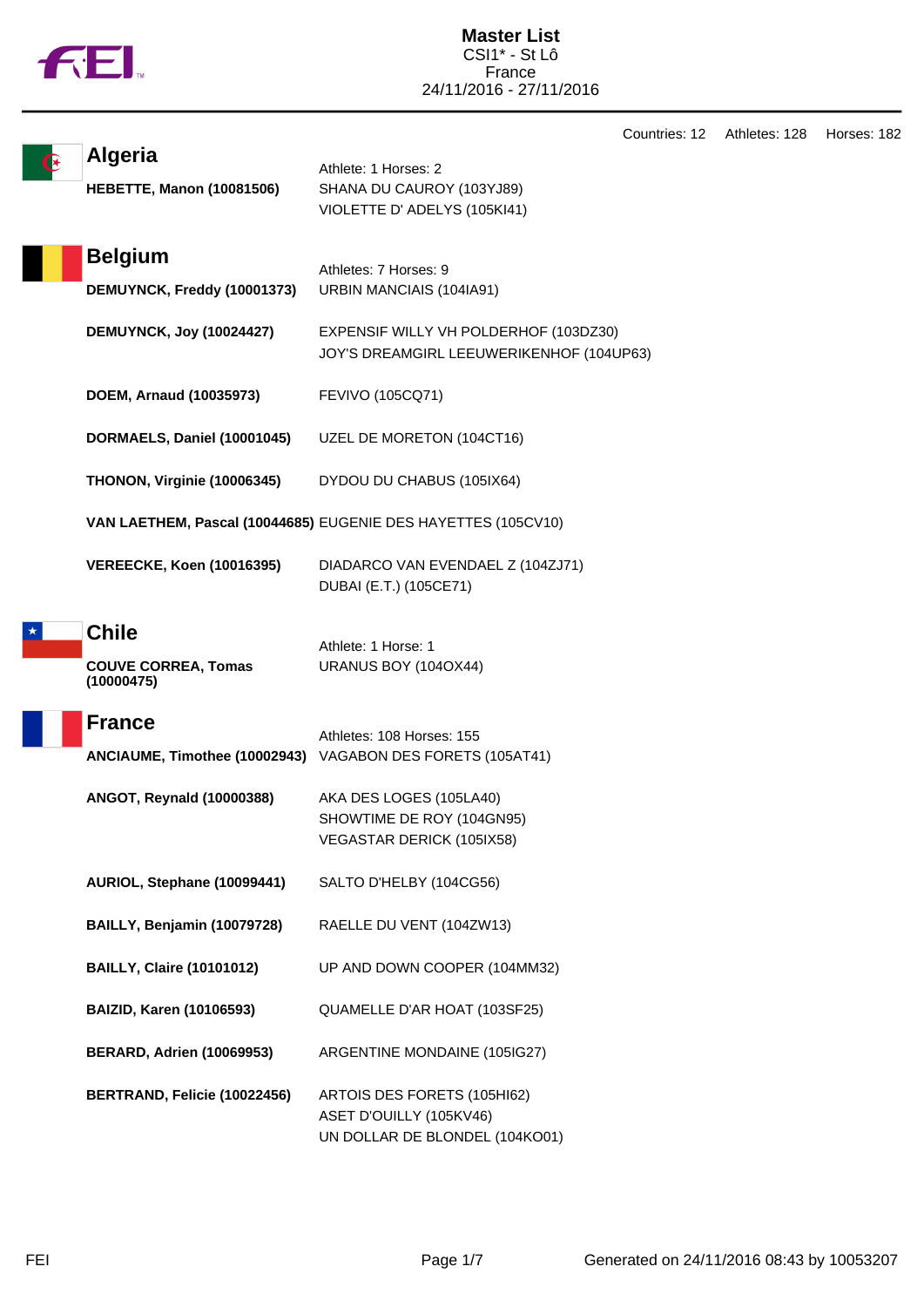

| BESNARD, Valentin (10145168)                             | VICTORIA BARCELONA (105Cl97)                                                                     |
|----------------------------------------------------------|--------------------------------------------------------------------------------------------------|
| <b>BIDET, Olivier (10145386)</b>                         | RAZZIA D'AVRIL (105KG93)<br>TSAR D'AVRIL (105KS22)                                               |
| <b>BOCTI, Yasmina (10118086)</b>                         | ACANTHUS B (103II64)<br><b>DONNA (105DF89)</b>                                                   |
| <b>BONNET DE CAZALET, Sarah</b><br>(10090032)            | RAMUCHO (103LV02)                                                                                |
| <b>BOUDANT, Francois Xavier</b><br>(10001364)            | VICONTE DE BAERENRAIN (104TM44)                                                                  |
| <b>BOUDET, Aude (10061296)</b>                           | AVRILE D'ODANA (104QV76)<br>REGENCE (103EN10)<br>UTHAT DE LA ROQUE (104EW18)                     |
|                                                          | BOUGUENNEC, Regis (10019521) ALFONSINE MANCIAISE (105BZ38)<br>DARK LADY DU VAL DU GEER (104FH42) |
| <b>BOUMLIK, Martin (10146356)</b>                        | NOSTALGIC'SOL (FRA44525)<br>SAHEL LIBELLULE (103VN85)                                            |
| <b>BOURDOIS, Arnaud (10000781)</b>                       | ROCKING BLUE (103PU68)<br>TARA LA GRANDIERE (104ZW50)                                            |
| <b>BRAULT, Gerald (10090170)</b>                         | <b>BRAZIL 4 (104EH08)</b>                                                                        |
| <b>BREUL, Robert (10002634)</b>                          | VOLVER DE LA VIGNE (104PQ75)                                                                     |
| <b>BRODU, Marion (10142057)</b>                          | UGOLIN DU HOMET (105GV63)                                                                        |
| <b>BROOKE PETITPAS, Isabel</b><br>(10101934)             | TITINE MINOTIERE (104DK51)                                                                       |
| CARNEAUX, Gabrielle (10095023) TEXAS UN PRINCE (104IC64) |                                                                                                  |
| <b>CASTEX, Ninon (10083187)</b>                          | EVER OR NEVER (105HT33)                                                                          |
| CHABROL, Jonathan (10062374)                             | TENTATIONS MERVEILLES (104WF93)<br>VARA DE CODRE (104WT01)                                       |
| <b>CHAPUS, Sandra (10008851)</b>                         | TOMKINS DE SEMILLY (103ZZ08)                                                                     |
| <b>CHERRE, Victor (10143437)</b>                         | SENJI DE REAUTE (104WJ27)                                                                        |
| CHEVALIER, Nathalie (10125279)                           | RIVA DE PLEVILLE (104XB66)                                                                       |
| COCK, Rudy (10016474)                                    | HUXLY BLESSE VT ASSCHAUT (104CZ58)                                                               |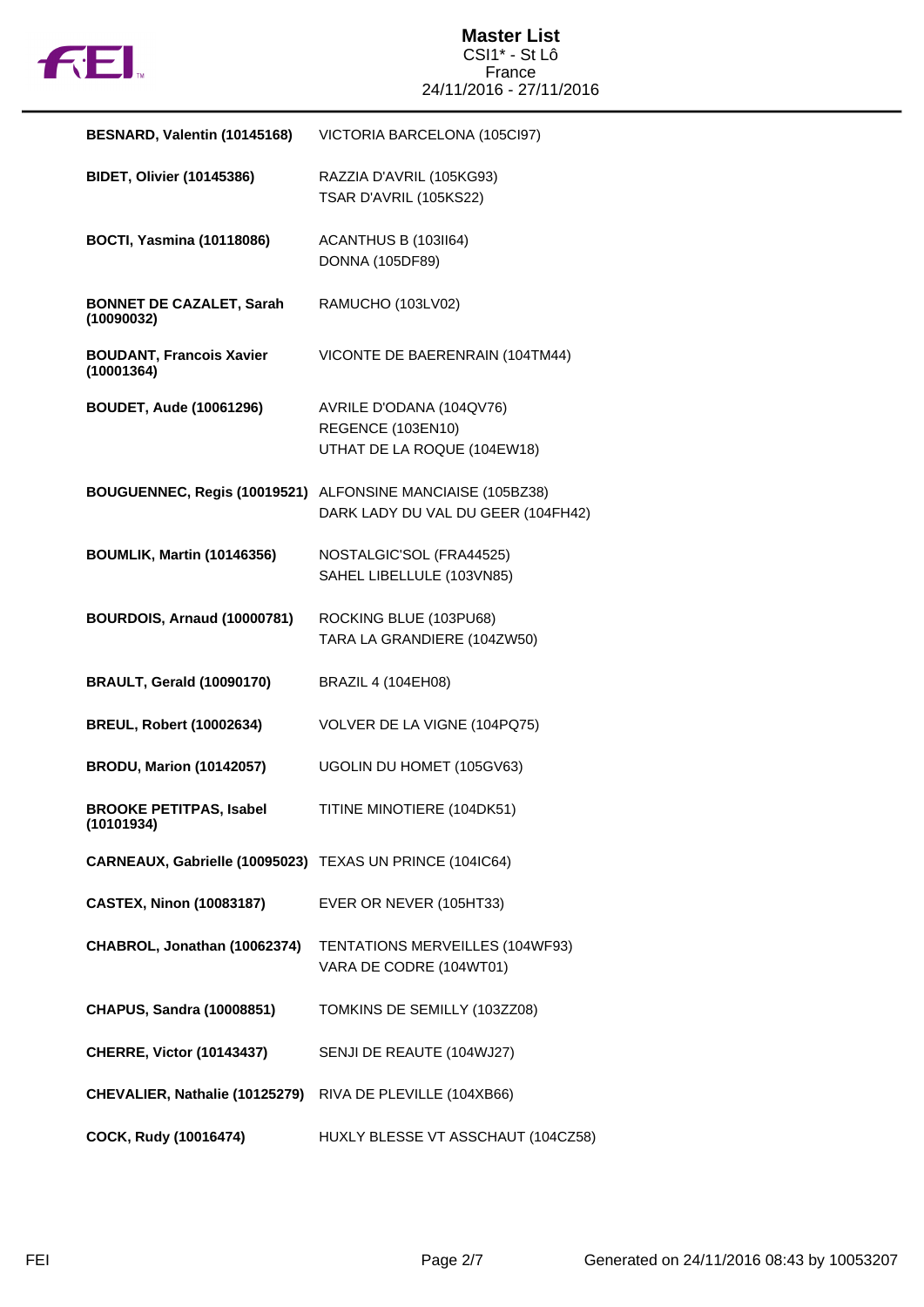

## **Master List** CSI1\* - St Lô France 24/11/2016 - 27/11/2016

| <b>COLIN, Amelie (10099944)</b>                             | CHAHUTEUR MILANAIS Z (104OP35)                                                                                   |
|-------------------------------------------------------------|------------------------------------------------------------------------------------------------------------------|
| DE COLIGNY, Geoffroy (10032855) UBACCI DU PLESSIS (104WB19) |                                                                                                                  |
| DE COURTILLOLES, Eric                                       | <b>UNA BOOP (105KW24)</b>                                                                                        |
| (10070138)                                                  | VIKING DU SOULAIRE (105KD42)                                                                                     |
|                                                             | DECAQUERAY, Ninon (10083329) ARNICA DU CHATEAU HOLLGNE Z (104SA91)<br>THEISS (103ZN83)<br>VELLEDA MAIL (105JL85) |
| DELAMARRE, Helena (10121489)                                | TZARINE DU PESTEL (104BV05)                                                                                      |
|                                                             | DELAVEAU, Valentine (10111938) QUIRIELLE DE BLONDEL (102VH29)<br>VIVALDI D'EUSKADI (105GM92)                     |
| DERICHARD, Thibaut (10102497)                               | O'CONNOR (104EA43)<br>TORNADO DE LESSAY (104DY56)                                                                |
| DIVERRES, Marie (10120347)                                  | VARGAS ROUGE (104RK67)                                                                                           |
| DODIN, Alexandra (10076811)                                 | DARIUS Z (103FA62)                                                                                               |
| DUFOUR, Stéphane (10002857)                                 | A DIAMSTAR D'ARIEL (105KV39)<br>AVATAR DES LYS (105FY31)                                                         |
| EPAILLARD, Brieuc (10142594)                                | UNCONDITIONAL D AUGE (104OJ15)                                                                                   |
| ESCANDE, Christophe (10000985) SYDNEY JOLLY (104UL97)       | TESS DE MESILLE (104MQ37)<br>URZULEI JOLLY (104MC26)                                                             |
| <b>FEVRIER, Eric (10019794)</b>                             | VINCI DE COUEPEUR (104XN79)                                                                                      |
| FILATRIAU, Jean Francois<br>(10061237)                      | VIALLOTA JECLAI'S (104XB73)                                                                                      |
| <b>FORTIN, Clement (10101879)</b>                           | VALKIRYE (105KX45)                                                                                               |
| <b>FOURMOND, Maud (10041085)</b>                            | POESIE DE RERE (103IA45)                                                                                         |
| GATZ, Sullivan (10032052)                                   | IT'S BERLIN BIOLLEY (104KZ39)<br>JABAB S (105KW22)                                                               |
| <b>GAUTIER, Alexis (10000648)</b>                           | VITALIE DE L'ABBAYE (105FE37)                                                                                    |
| GAUTIER, Nicolas (10044742)                                 | JULIUS DE CARMEL (105FE87)<br>UZZIAH (104XR70)                                                                   |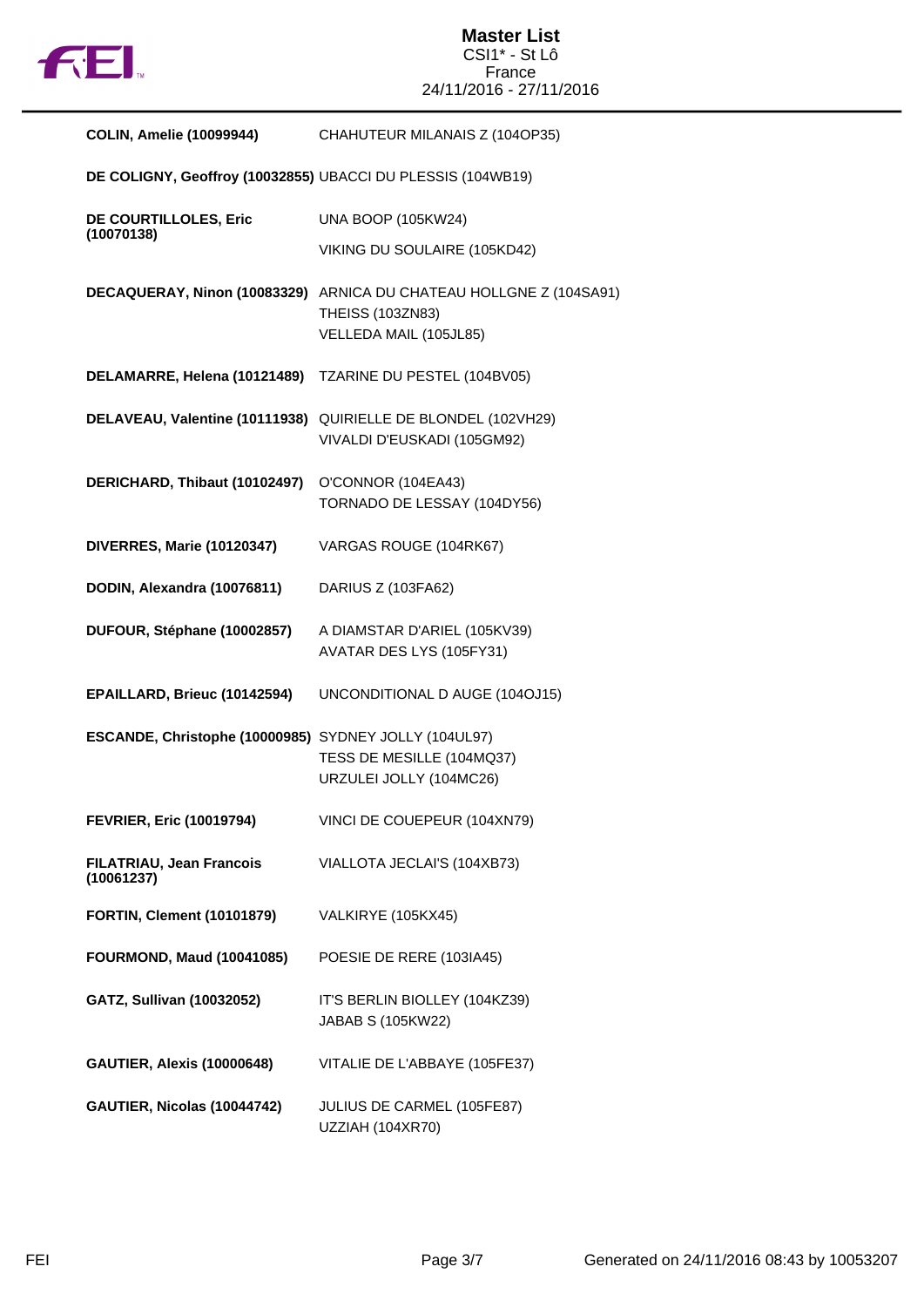

| <b>GEISMAR BONNEMAINS, Manon</b><br>(10038470)         | TAMISE DU THOT (104EA87)                                                                 |
|--------------------------------------------------------|------------------------------------------------------------------------------------------|
| GHELFI, Benjamin (10041668)                            | VALENTINE DU MONT (105AQ53)<br>VANILLE DU BARQUET (105AQ85)<br>VOYOU DU BOBOIS (105AQ83) |
| <b>GIRAUD, Flore (10081150)</b>                        | JIN VAN DE MALTAHOEVE (105EP75)                                                          |
| <b>GODARD, Adrien (10119600)</b>                       | BALOUDETTE (103DC27)<br>THETYS DE LONGA (103ZC68)                                        |
| GODARD, Sujee (10089688)                               | <b>TEOTOP (104LK49)</b>                                                                  |
| <b>GOFFINET, Laurent (10001987)</b>                    | LADY CON AIR (103MJ56)<br>URTIMACK DES ABBAYES (104UJ85)                                 |
| <b>GOLLIOT, Benjamin (10056336)</b>                    | ZAMBIA LS (105KZ10)                                                                      |
| <b>GRAULIER, Eva (10022872)</b>                        | TOSCANE DU GAST (104JL50)<br>UMBERTO D'L'HERBAGE (104XN75)                               |
| <b>GRUET, Coralie (10054261)</b>                       | STEF DU ROUET (104WH32)                                                                  |
| <b>HADDAD, Damien (10068831)</b>                       | CABALLO D'ALTIERE (103PS03)<br>IBAB VAN DE ZIJPE (104RW33)                               |
| HANQUINQUANT, Tony (10077643) VAHINE DE FAVI (104ZX10) | VARENTA GEM (104XE86)                                                                    |
| <b>JOUAN, Caroline (10143260)</b>                      | QUADENCE PEGUIGNON (103AH31)<br>STARTPILOTE DE CIRCEE (105IB64)                          |
| JOUAN, Gael (10101397)                                 | CINDERELA DE CIRCEE Z (105IB44)                                                          |
| JOUANNETEAU, Pauline<br>(10006947)                     | TAIWAN DU LANDEY (105KZ17)                                                               |
| <b>JOUET, Vincent (10146084)</b>                       | URANIE DE LA BARBAIS (105KV58)                                                           |
| <b>JOULIA, Elodie (10059219)</b>                       | QUINOA DU THEIL (103AE93)<br>UNE BELLE POMME (104TH32)                                   |
| <b>JOULIA, Emilie (10001207)</b>                       | VIKING DES EMBRUNS (105FE95)                                                             |
| <b>KUGEL, Romain (10134102)</b>                        | ROSE DE LA POULINIERE (104ZP90)                                                          |
| LACOUR, Julie (10038699)                               | TAKIROU DE GREE (104AL26)<br>URPHEE DE COPPINGER (104WP70)                               |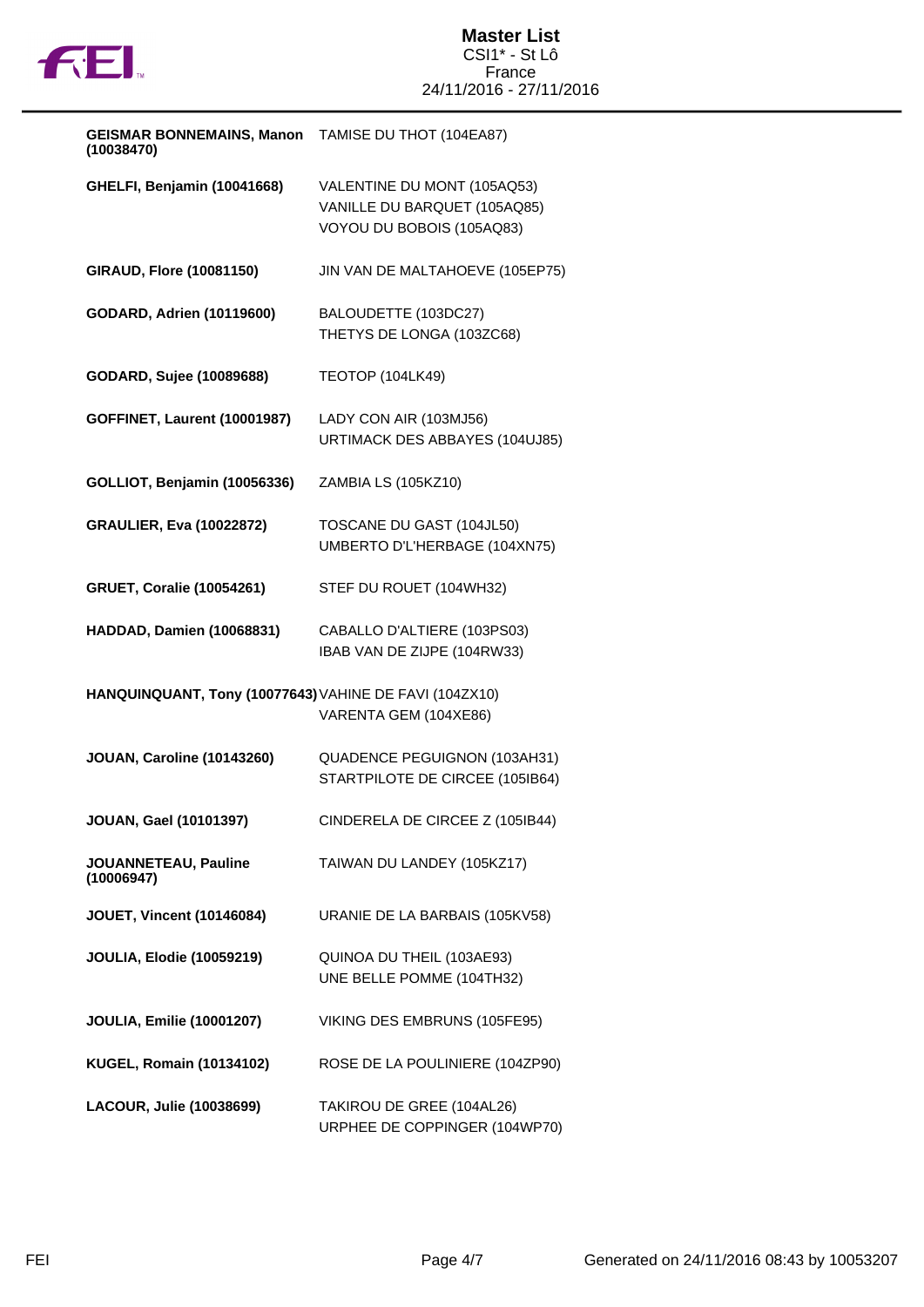

| LACOUR, Thierry (10029711)                                | VENDETTA DE HUS (105KP19)                                                               |
|-----------------------------------------------------------|-----------------------------------------------------------------------------------------|
| LAURENT, Berenice (10081149)                              | DAY DREAM IV (103WA09)<br>ZIMZA LA BIM (102WB83)                                        |
| LEBOUTEILLER, Yoan (10134452) TAKYHYDA DE FA (104ZU79)    |                                                                                         |
|                                                           | LEBRISOLLIER, Amelie (10142780) VERANO D'LA ROUSSERIE (104YW66)                         |
| LEDUCQ, Coralie (10087952)                                | UBAYE DU LESME (105AB69)                                                                |
| LEMIEUX, Maxime (10146035)                                | UNIC COUVANE (105KV42)                                                                  |
| LEMOINE, Christophe (10134372)                            | PIROUETTE DE VAINS (104ZT73)<br>ROMY D'ALTENBACH (104ZT72)<br>SOUCHE DU ROUET (103YP01) |
| LEMOINE, François (10061321)                              | UTHER D'INCONVILLE (105HB44)<br>UZARA DU PLANT (104ZU53)                                |
| LEPREVOST, Penelope (10016473) ALKOUMI DE SOLMA (105IN12) |                                                                                         |
| LEVALLOIS, Solene (10095494)                              | PACTOLE DE BEAUFOUR (102SK29)<br>UPPSALA DE BEAUFOUR (104QY15)                          |
| LEVALLOIS, Sylvie (10015615)                              | CHARLIE (104QQ00)                                                                       |
| LEVY, Edward (10067126)                                   | UMBRELLA TER WILGEN Z (105BS15)                                                         |
| <b>MARTIN, Maelle (10068294)</b>                          | DENVER DE LA ROQUE (104NQ52)                                                            |
| MASSIN, Augustin (10093836)                               | <b>AXANA (104FK27)</b><br>CONTINO ST GHYVAN Z (1040007)                                 |
| MAUPILER, Robinson (10062429)                             | QUI SUIS JE (102ZL27)                                                                   |
| MAURICE, Lionel (10079850)                                | EDUARD 14 (103DP46)<br>TAKINE DES ETISSES (103ZG15)                                     |
| <b>MILLE, Carole (10023048)</b>                           | AISHA DES CARMILLES (105BT28)<br>UCELLO DE BEAUFOUR (104QY16)                           |
| MISRAOUI, Sylvain (10002888)                              | ATHINA MAIL (105IT59)                                                                   |
| <b>MORTEAU, Remi (10039964)</b>                           | VIVALDI D'AUGE (105BI24)                                                                |
| <b>NEVEUX, Elise (10102729)</b>                           | VIRTUOSO DE BREIZH (105KH56)                                                            |
| NOEL, Ingrid (10023180)                                   | UNITE CECE (104MM40)                                                                    |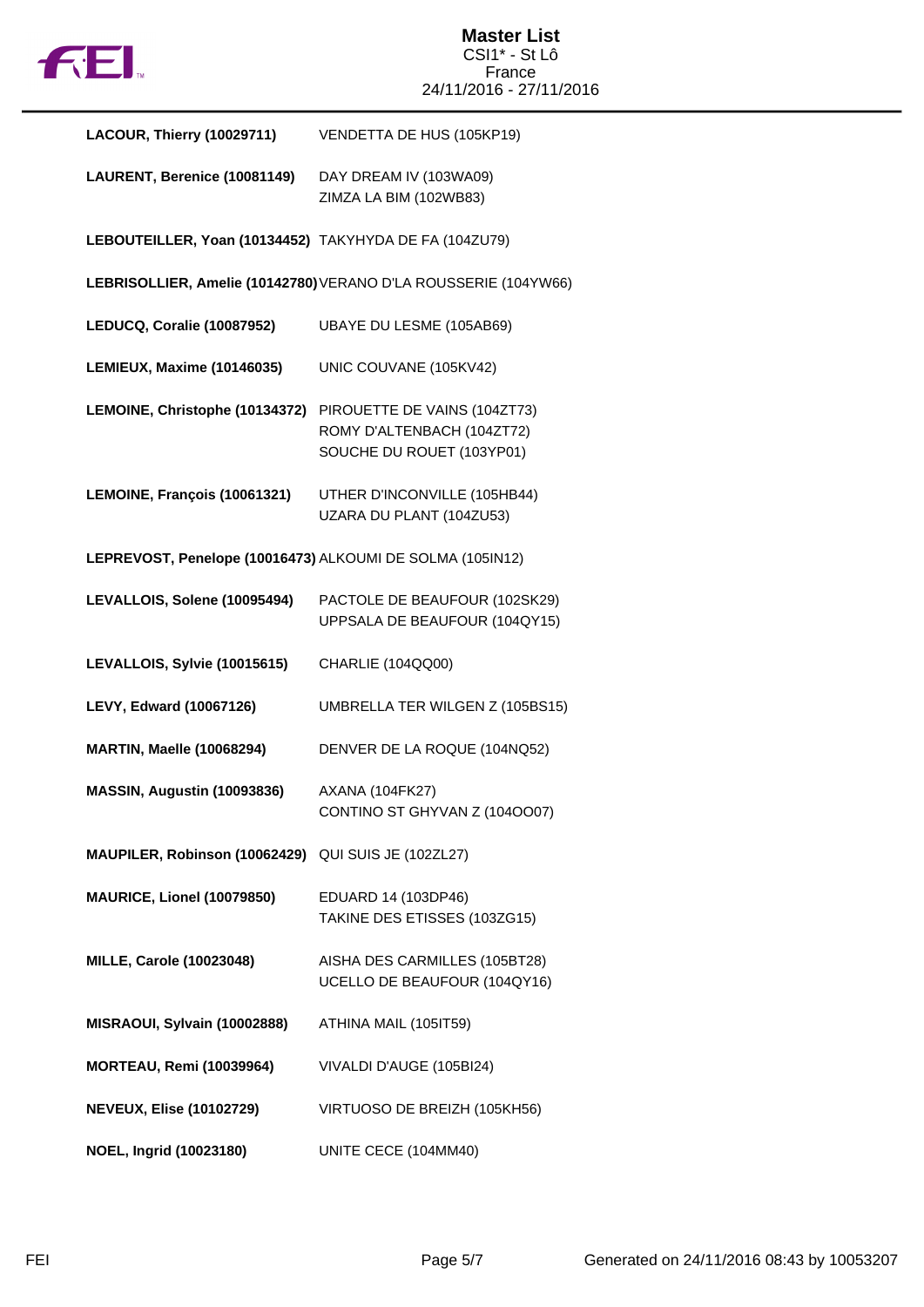

## **Master List** CSI1\* - St Lô France 24/11/2016 - 27/11/2016

| OUDIN, Berenger (10032970)                        | EYECATCHER OF TWO NOTES Z (104VC34)<br>LA PASSIONATA VD BUNTE Z (104XW84) |
|---------------------------------------------------|---------------------------------------------------------------------------|
| <b>PARIS, Pauline (10023195)</b>                  | PEPITA D'OPHELINE (103FS88)                                               |
| PETITJEAN, Benoit (10077453)                      | LADY GAGA (103HU58)                                                       |
| PHELOUZAT, Anne (10067439)                        | AGA KHAN DE BEAULIEU (105DA81)                                            |
| POPPE, Francois (10020759)                        | ANGSTROM (104LR32)<br>VISVERSA DES GREES (105LA43)                        |
| PRYEN, Alexandra (10058231)                       | UP DO IT FRIVOL (104YY69)                                                 |
| <b>PRYEN, Vincent (10005668)</b>                  | RAPSODIE D'EDEN (104YZ20)                                                 |
| <b>QUELLIER FORGET, Ines</b><br>(10119357)        | CROUTON (103OY51)                                                         |
| <b>RAOULT, Erell (10116050)</b>                   | FONTANA (104RK50)                                                         |
| <b>RAPINAT, Anne (10039956)</b>                   | TORINO DE FEYELE (105CP55)<br>VALMONT DE VIZY (105CP56)                   |
| <b>RICHARD, Ronan (10035890)</b>                  | VENT DU SUD KERGLENN (104VV50)                                            |
| RICHER, Anny (10023277)                           | UPERCUT DU TERTRE (104ES98)                                               |
| <b>RIGAUT, Syndie (10017117)</b>                  | DONJO (105BH00)<br>VILKANO DE FETAN (104RO76)                             |
| <b>ROCUET, Margaux (10030566)</b>                 | UNIQUE DE LANDETTE (105LC47)<br>VAHINE DE BIEVILLE (104RM11)              |
| ROUSSEAU, Thomas (10008403)                       | UNETTE JO (104GK62)                                                       |
| SALLES, Valentine (10076779)                      | NILS 126 (103MX69)                                                        |
| TACHET, Victoria (10069993)                       | THIS LUX (102UC28)<br>UNIVERS DU VINNEBUS (104HX46)                       |
| TEISSERENC, Isabelle (10057035) STARDAM (103PN95) |                                                                           |
| TENCE, Sebastien (10080277)                       | VENUS DE THURIN (104XN62)                                                 |
| <b>TOMINI, Mehdi (10061359)</b>                   | ASTRALE D'HELBY (105LA56)<br>URBAIN D'HELBY (104JO44)                     |
| <b>TRIPON, Ludovic (10028859)</b>                 | VIP DU BUST (105KW57)                                                     |